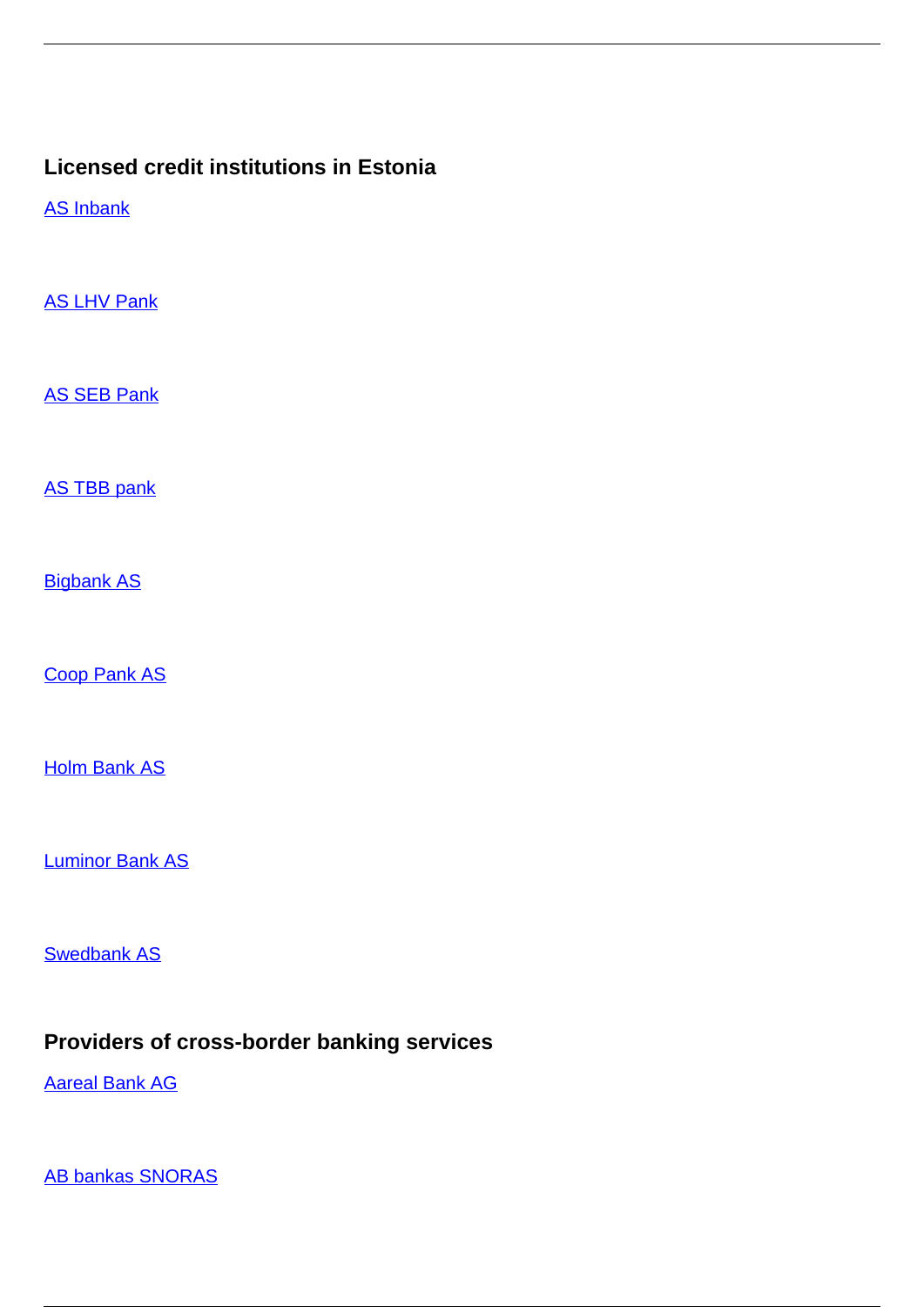[AB SEB bankas](/en/banking-and-credit/banking-and-credit/credit-institutions/providers-cross-border-banking-services/ab-seb-bankas)

[AB "Fjord Bank"](/en/banking-and-credit/banking-and-credit/credit-institutions/providers-cross-border-banking-services/ab-fjord-bank)

[ABANCA CORPORACION BANCARIA, S.A.](/en/banking-and-credit/banking-and-credit/credit-institutions/providers-cross-border-banking-services/abanca-corporacion-bancaria-sa)

[ABC SA \(Arab Banking Corporation SA\)](/en/banking-and-credit/banking-and-credit/credit-institutions/providers-cross-border-banking-services/abc-sa-arab-banking-corporation-sa)

[ABLV Bank, AS](/en/banking-and-credit/banking-and-credit/credit-institutions/providers-cross-border-banking-services/ablv-bank)

[ABN AMRO Bank N.V. ABN AMRO Bank N.V. \(ABN AMRO Lease N.V\)](/en/banking-and-credit/banking-and-credit/credit-institutions/providers-cross-border-banking-services/abn-amro-bank-nv-abn-amro-bank-nv-abn-amro-lease-nv)

[Advanzia Bank SA](/en/banking-and-credit/banking-and-credit/credit-institutions/providers-cross-border-banking-services/advanzia-bank-sa)

[Adyen B.V.](/en/banking-and-credit/banking-and-credit/credit-institutions/providers-cross-border-banking-services/adyen-bv)

[Aegon Bank NV](/en/banking-and-credit/banking-and-credit/credit-institutions/providers-cross-border-banking-services/aegon-bank-nv)

[Agricultural Bank of China \(Luxembourg\) S.A.](/en/banking-and-credit/banking-and-credit/credit-institutions/providers-cross-border-banking-services/agricultural-bank-china-luxembourg-sa)

[Aktia Real Estate Mortgage Bank Plc](/en/banking-and-credit/banking-and-credit/credit-institutions/providers-cross-border-banking-services/aktia-real-estate-mortgage-bank-plc)

[Aktiebolaget Svensk Exportkredit](/en/banking-and-credit/banking-and-credit/credit-institutions/providers-cross-border-banking-services/aktiebolaget-svensk-exportkredit)

[Allied Irish Banks Plc](/en/banking-and-credit/banking-and-credit/credit-institutions/providers-cross-border-banking-services/allied-irish-banks-plc)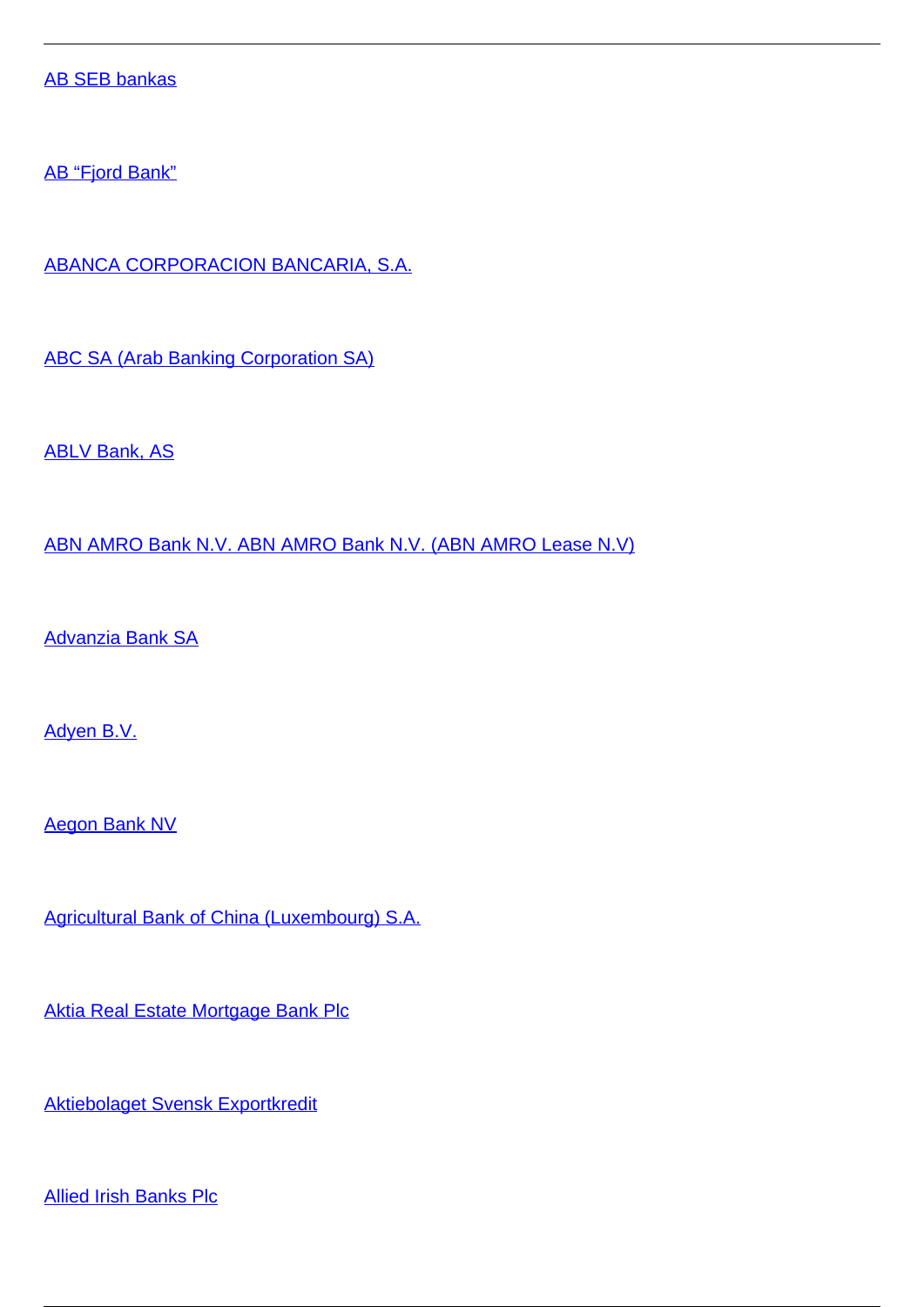[Alpha Bank Cyprus Ltd](/en/banking-and-credit/banking-and-credit/credit-institutions/providers-cross-border-banking-services/alpha-bank-cyprus-ltd)

[Amfa Finans AB](/en/banking-and-credit/banking-and-credit/credit-institutions/providers-cross-border-banking-services/amfa-finans-ab)

[Ancoria Bank Limited](/en/banking-and-credit/banking-and-credit/credit-institutions/providers-cross-border-banking-services/ancoria-bank-limited)

[Anglo Irish Bank \(Austria\) AG](/en/banking-and-credit/banking-and-credit/credit-institutions/providers-cross-border-banking-services/anglo-irish-bank-austria-ag)

[Arion banki hf.](/en/banking-and-credit/banking-and-credit/credit-institutions/providers-cross-border-banking-services/arion-banki-hf)

[ARKEA DIRECT BANK SA](/en/banking-and-credit/banking-and-credit/credit-institutions/providers-cross-border-banking-services/arkea-direct-bank-sa)

[AS "Latvijas Biznesa banka"](/en/banking-and-credit/banking-and-credit/credit-institutions/providers-cross-border-banking-services/latvijas-biznesa-banka)

[AS Citadele Banka](/en/banking-and-credit/banking-and-credit/credit-institutions/providers-cross-border-banking-services/citadele-banka)

[AS DNB Banka](/en/banking-and-credit/banking-and-credit/credit-institutions/providers-cross-border-banking-services/dnb-banka)

**[AS Expobank](/en/banking-and-credit/banking-and-credit/credit-institutions/providers-cross-border-banking-services/expobank)** 

[AS SEB Banka](/en/banking-and-credit/banking-and-credit/credit-institutions/providers-cross-border-banking-services/seb-banka)

**[AS UniCredit Bank](/en/banking-and-credit/banking-and-credit/credit-institutions/providers-cross-border-banking-services/unicredit-bank)**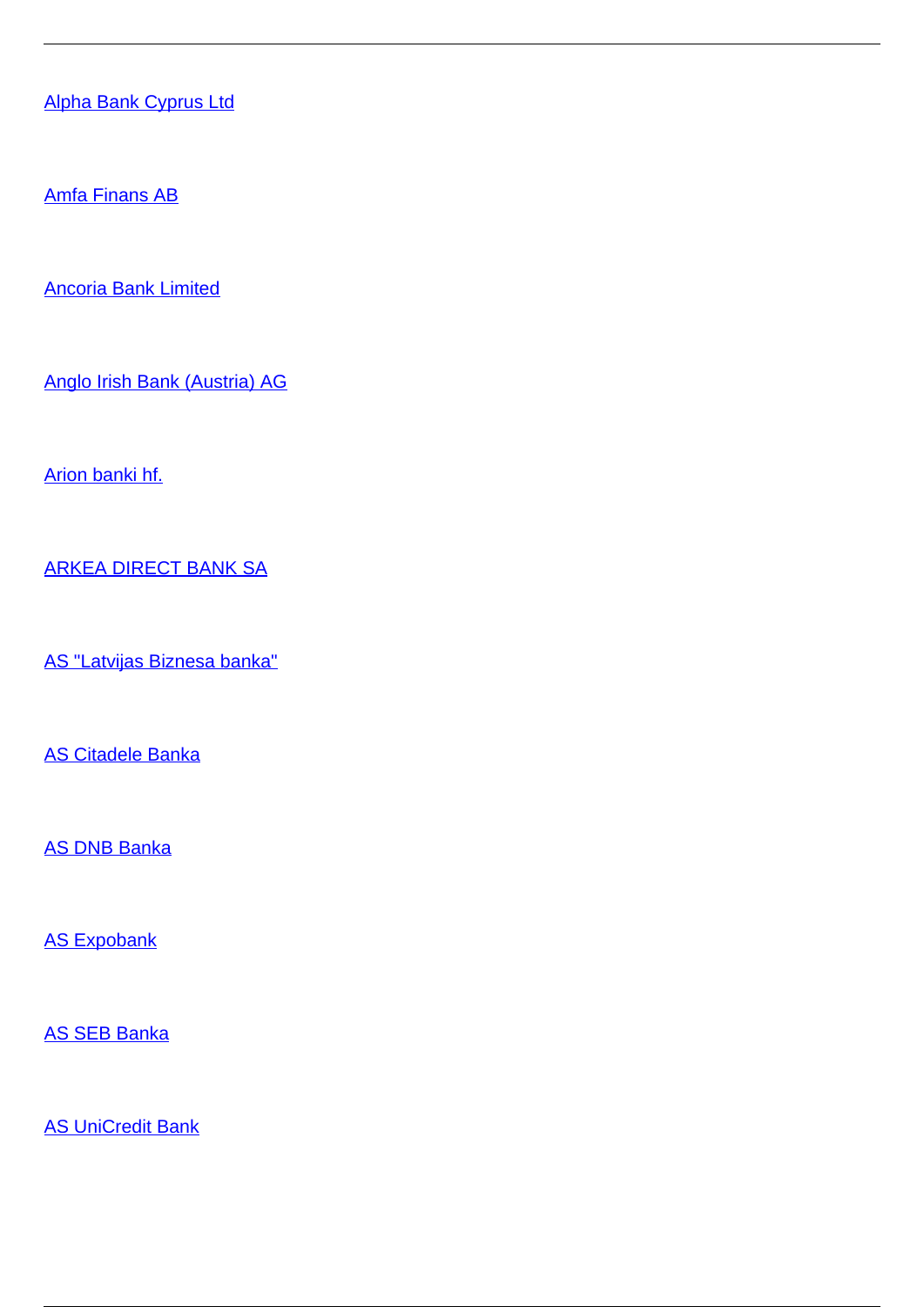[Avida Finans AB \(publ\)](/en/banking-and-credit/banking-and-credit/credit-institutions/providers-cross-border-banking-services/avida-finans-ab-publ)

[Baader Bank AG](/en/banking-and-credit/banking-and-credit/credit-institutions/providers-cross-border-banking-services/baader-bank-ag)

[Banco ActivoBank, S.A.](/en/banking-and-credit/banking-and-credit/credit-institutions/providers-cross-border-banking-services/banco-activobank-sa)

[Banco Bilbao Vizcaya Argentaria, S.A.](/en/banking-and-credit/banking-and-credit/credit-institutions/providers-cross-border-banking-services/banco-bilbao-vizcaya-argentaria-sa)

[Banco de Sabadell, S.A.](/en/banking-and-credit/banking-and-credit/credit-institutions/providers-cross-border-banking-services/banco-de-sabadell-sa)

[Bank Alpinum AG](/en/banking-and-credit/banking-and-credit/credit-institutions/providers-cross-border-banking-services/bank-alpinum-ag)

[Bank BGŽ BNP Paribas S.A. \(BGŽ BNP Paribas Faktoring Sp. z o.o.\)](/en/banking-and-credit/banking-and-credit/credit-institutions/providers-cross-border-banking-services/bank-bgz-bnp-paribas-sa-bgz-bnp-paribas-faktoring-sp-z-oo)

[Bank Frick & Co. AG](/en/banking-and-credit/banking-and-credit/credit-institutions/providers-cross-border-banking-services/bank-frick-co-ag)

[Bank für Arbeit und Wirtschaft Aktiengesellchaft](/en/banking-and-credit/banking-and-credit/credit-institutions/providers-cross-border-banking-services/bank-fur-arbeit-und-wirtschaft-aktiengesellchaft)

[BANK GPB INTERNATIONAL S.A.](/en/banking-and-credit/banking-and-credit/credit-institutions/providers-cross-border-banking-services/bank-gpb-international-sa)

[Bank Julius Bär Deutschland AG](/en/banking-and-credit/banking-and-credit/credit-institutions/providers-cross-border-banking-services/bank-julius-bar-deutschland-ag)

[Bank of China \(Hungária\) Hitelintézet Zártkör?en M?köd?](/en/banking-and-credit/banking-and-credit/credit-institutions/providers-cross-border-banking-services/bank-china-hungaria-hitelintezet-zartkoruen-mukodo)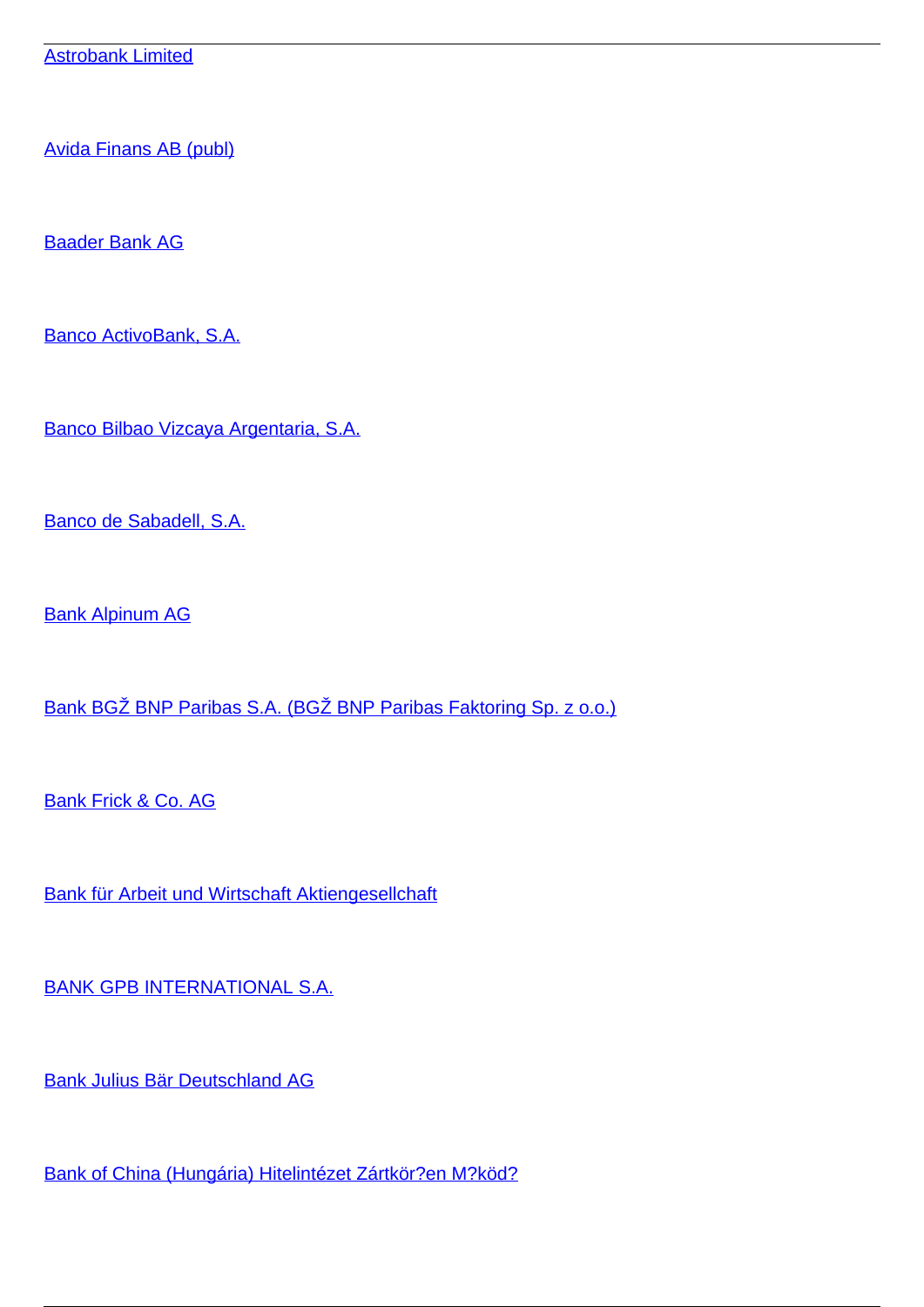[Bank of China \(Luxembourg\) S.A.](/en/banking-and-credit/banking-and-credit/credit-institutions/providers-cross-border-banking-services/bank-china-luxembourg-sa)

[Bank of Communications \(Luxembourg\) S.A.](/en/banking-and-credit/banking-and-credit/credit-institutions/providers-cross-border-banking-services/bank-communications-luxembourg-sa)

[Bank of Cyprus Public Company Ltd.](/en/banking-and-credit/banking-and-credit/credit-institutions/providers-cross-border-banking-services/bank-cyprus-public-company-ltd)

[Bank of Montreal Europe plc](/en/banking-and-credit/banking-and-credit/credit-institutions/providers-cross-border-banking-services/bank-montreal-europe-plc)

[Bank of New York Mellon SA/NV \(New York Mellon Group\)](/en/banking-and-credit/banking-and-credit/credit-institutions/providers-cross-border-banking-services/bank-new-york-mellon-sanv-new-york-mellon-group)

[Bank of Tokyo-Mitsubishi UFJ \(Polska\) S.A.](/en/banking-and-credit/banking-and-credit/credit-institutions/providers-cross-border-banking-services/bank-tokyo-mitsubishi-ufj-polska-sa)

**[Bank of Valletta plc](/en/banking-and-credit/banking-and-credit/credit-institutions/providers-cross-border-banking-services/bank-valletta-plc)** 

[Bank Winter & Co. Aktiengesellschaft](/en/banking-and-credit/banking-and-credit/credit-institutions/providers-cross-border-banking-services/bank-winter-co-aktiengesellschaft)

[Banking Circle S.A.](/en/banking-and-credit/banking-and-credit/credit-institutions/providers-cross-border-banking-services/banking-circle-sa)

[Bankverein Werther Aktiengesellschaft](/en/banking-and-credit/banking-and-credit/credit-institutions/providers-cross-border-banking-services/bankverein-werther-aktiengesellschaft)

[Banque Delubac & Cie](/en/banking-and-credit/banking-and-credit/credit-institutions/providers-cross-border-banking-services/banque-delubac-cie)

[Banque et Caisse dEpargne de l Etat,](/en/banking-and-credit/banking-and-credit/credit-institutions/providers-cross-border-banking-services/banque-et-caisse-depargne-de-l-etat)

[Banque Havilland \(Liechtenstein\) AG](/en/banking-and-credit/banking-and-credit/credit-institutions/providers-cross-border-banking-services/banque-havilland-liechtenstein-ag)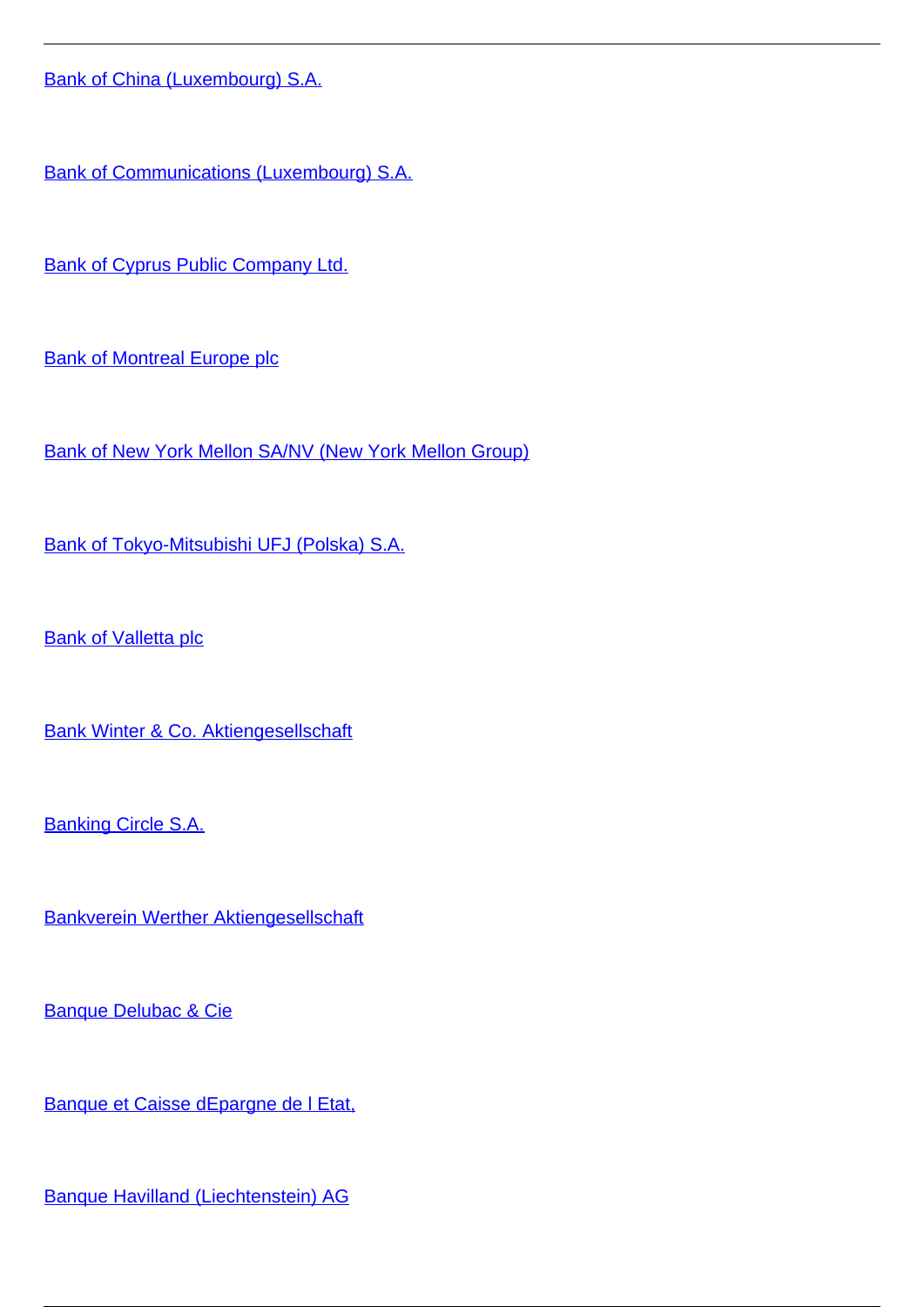[Banque Havilland S.A.](/en/banking-and-credit/banking-and-credit/credit-institutions/providers-cross-border-banking-services/banque-havilland-sa)

[BANQUE NOMURA FRANCE](/en/banking-and-credit/banking-and-credit/credit-institutions/providers-cross-border-banking-services/banque-nomura-france)

[Banque Privee Edmond de Rothschild Europe](/en/banking-and-credit/banking-and-credit/credit-institutions/providers-cross-border-banking-services/banque-privee-edmond-de-rothschild-europe)

**[Barclays Bank Ireland](/en/banking-and-credit/banking-and-credit/credit-institutions/providers-cross-border-banking-services/barclays-bank-ireland)** 

[Barclays Bank Ireland PLC](/en/banking-and-credit/banking-and-credit/credit-institutions/providers-cross-border-banking-services/barclays-bank-ireland-plc)

[BARCLAYS FRANCE SA](/en/banking-and-credit/banking-and-credit/credit-institutions/providers-cross-border-banking-services/barclays-france-sa)

[Bayerische Hypo- und Vereinsbank AG](/en/banking-and-credit/banking-and-credit/credit-institutions/providers-cross-border-banking-services/bayerische-hypo-und-vereinsbank-ag)

[Bear Stearns Bank Plc](/en/banking-and-credit/banking-and-credit/credit-institutions/providers-cross-border-banking-services/bear-stearns-bank-plc)

[BENDURA BANK AG](/en/banking-and-credit/banking-and-credit/credit-institutions/providers-cross-border-banking-services/bendura-bank-ag)

[Bethmann Bank AG](/en/banking-and-credit/banking-and-credit/credit-institutions/providers-cross-border-banking-services/bethmann-bank-ag)

[BG? BNP Paribas S.A.](/en/banking-and-credit/banking-and-credit/credit-institutions/providers-cross-border-banking-services/bgz-bnp-paribas-sa)

**[BluOr Bank AS](/en/banking-and-credit/banking-and-credit/credit-institutions/providers-cross-border-banking-services/bluor-bank)**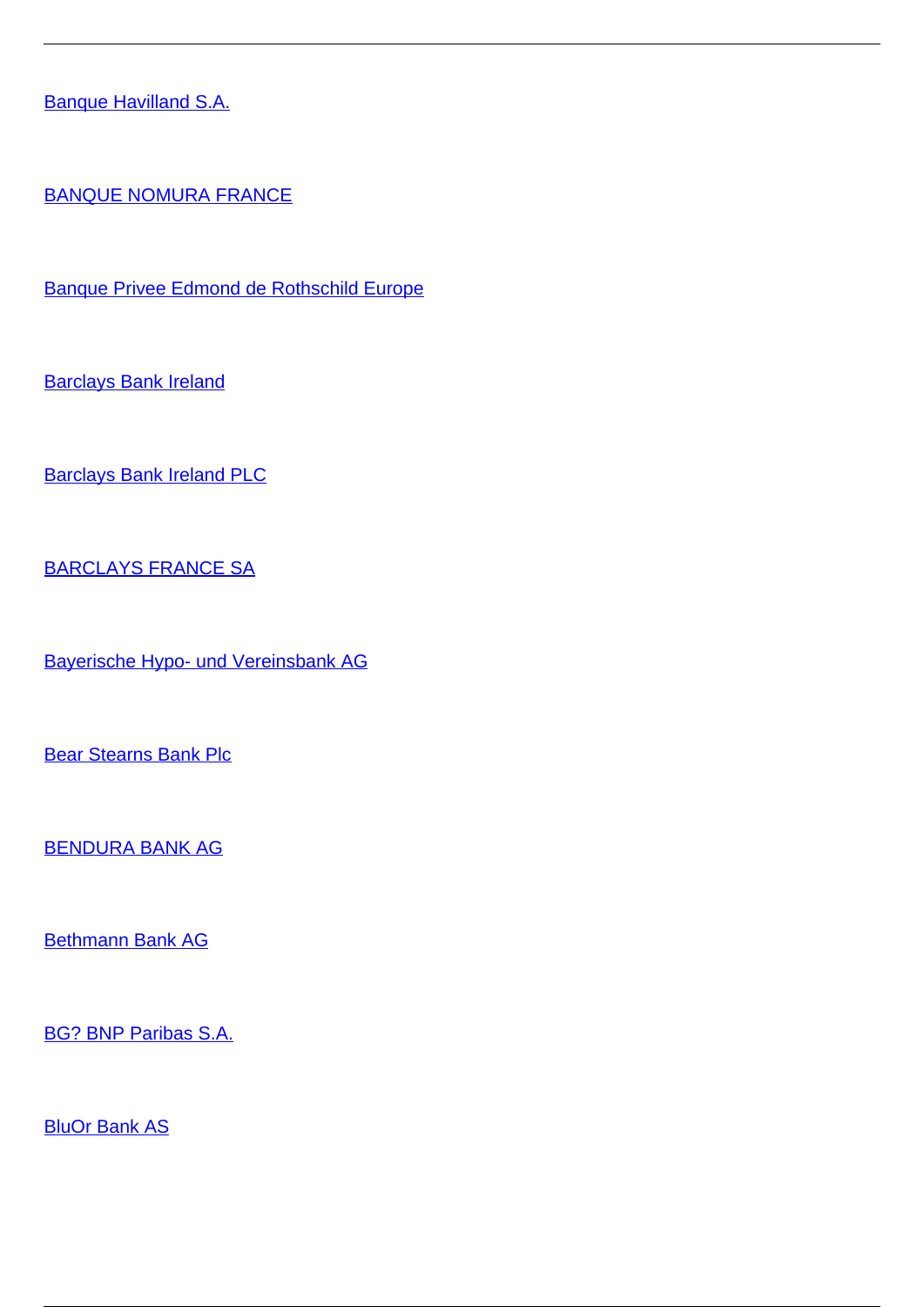## **[BNP PARIBAS](/en/banking-and-credit/banking-and-credit/credit-institutions/providers-cross-border-banking-services/bnp-paribas)**

[BNP Paribas Factor S.A. \(BNP Paribas S.A.\)](/en/banking-and-credit/banking-and-credit/credit-institutions/providers-cross-border-banking-services/bnp-paribas-factor-sa-bnp-paribas-sa)

[BNP Paribas Fortis SA/NV](/en/banking-and-credit/banking-and-credit/credit-institutions/providers-cross-border-banking-services/bnp-paribas-fortis-sanv)

[BRED BANQUE POPULAIRE](/en/banking-and-credit/banking-and-credit/credit-institutions/providers-cross-border-banking-services/bred-banque-populaire)

[Budapest Credit and Development Bank Public Company Limited by Shares](/en/banking-and-credit/banking-and-credit/credit-institutions/providers-cross-border-banking-services/budapest-credit-and-development-bank-public-company-limited-shares)

[bunq B.V.](/en/banking-and-credit/banking-and-credit/credit-institutions/providers-cross-border-banking-services/bunq-bv)

[CA Indosuez Wealth \(Europe\)](/en/banking-and-credit/banking-and-credit/credit-institutions/providers-cross-border-banking-services/ca-indosuez-wealth-europe)

[CA Indosuez Wealth \(Europe\), Italy Branch](/en/banking-and-credit/banking-and-credit/credit-institutions/providers-cross-border-banking-services/ca-indosuez-wealth-europe-italy-branch)

[CA INDOSUEZ WEALTH \(FRANCE\)](/en/banking-and-credit/banking-and-credit/credit-institutions/providers-cross-border-banking-services/ca-indosuez-wealth-france)

[CACEIS BANK FRANCE](/en/banking-and-credit/banking-and-credit/credit-institutions/providers-cross-border-banking-services/caceis-bank-france)

[Caisse régionale de Crédit agricole mutual du Finistère \(CIB 12906\)](/en/banking-and-credit/banking-and-credit/credit-institutions/providers-cross-border-banking-services/caisse-regionale-de-credit-agricole-mutual-du-finistere-cib-12906)

[Caisse régionale de Crédit agricole mutuel Alsace Vosges \(CIB 17206\)](/en/banking-and-credit/banking-and-credit/credit-institutions/providers-cross-border-banking-services/caisse-regionale-de-credit-agricole-mutuel-alsace-vosges-cib-17206)

[Caisse régionale de Crédit agricole mutuel Atlantique Vendée \(CIB 14706\)](/en/banking-and-credit/banking-and-credit/credit-institutions/providers-cross-border-banking-services/caisse-regionale-de-credit-agricole-mutuel-atlantique-vendee-cib-14706)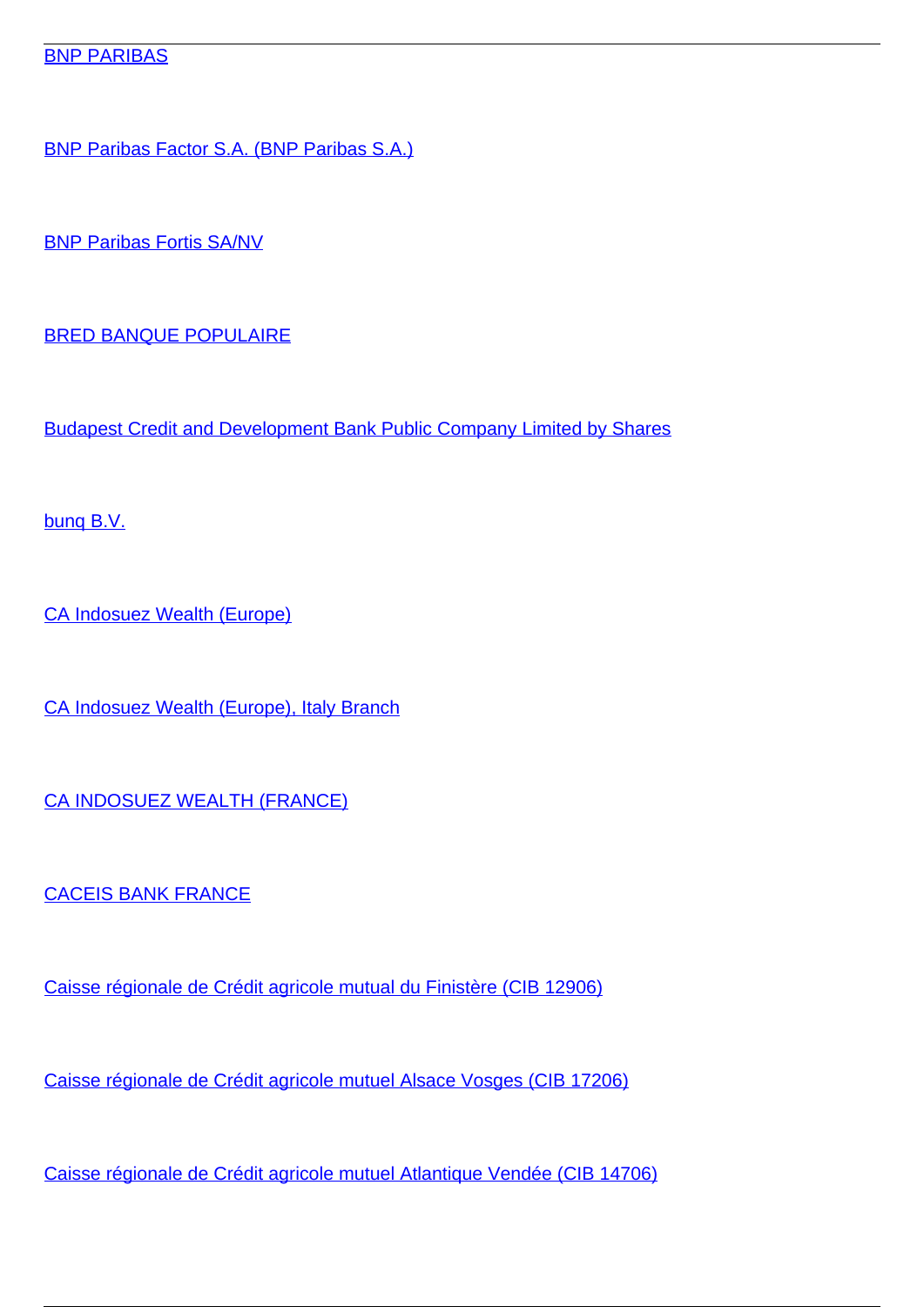[Caisse régionale de crédit agricole mutuel Brie-Picardie \(CIB 18706\)](/en/banking-and-credit/banking-and-credit/credit-institutions/providers-cross-border-banking-services/caisse-regionale-de-credit-agricole-mutuel-brie-picardie-cib-18706)

[Caisse régionale de Crédit agricole mutuel CENTRE EST \(CIB 17806\)](/en/banking-and-credit/banking-and-credit/credit-institutions/providers-cross-border-banking-services/caisse-regionale-de-credit-agricole-mutuel-centre-est-cib-17806)

[Caisse régionale de Crédit agricole mutuel CENTRE FRANCE \(CIB 16806\)](/en/banking-and-credit/banking-and-credit/credit-institutions/providers-cross-border-banking-services/caisse-regionale-de-credit-agricole-mutuel-centre-france-cib-16806)

[Caisse régionale de Crédit agricole mutuel Centre Loire \(CIB 14806\)](/en/banking-and-credit/banking-and-credit/credit-institutions/providers-cross-border-banking-services/caisse-regionale-de-credit-agricole-mutuel-centre-loire-cib-14806)

[Caisse régionale de Crédit agricole mutuel CENTRE OUEST \(CIB 19506\)](/en/banking-and-credit/banking-and-credit/credit-institutions/providers-cross-border-banking-services/caisse-regionale-de-credit-agricole-mutuel-centre-ouest-cib-19506)

[Caisse régionale de crédit agricole mutuel Charente-Maritime Deux-Sèvres \(CIB 11706\)](/en/banking-and-credit/banking-and-credit/credit-institutions/providers-cross-border-banking-services/caisse-regionale-de-credit-agricole-mutuel-charente-maritime-deux-sevres-cib-11706)

[Caisse régionale de crédit agricole mutuel Charente-Périgord \(CIB 12406\)](/en/banking-and-credit/banking-and-credit/credit-institutions/providers-cross-border-banking-services/caisse-regionale-de-credit-agricole-mutuel-charente-perigord-cib-12406)

[Caisse régionale de crédit agricole mutuel d'Alpes-Provence](/en/banking-and-credit/banking-and-credit/credit-institutions/providers-cross-border-banking-services/caisse-regionale-de-credit-agricole-mutuel-dalpes-provence)

[Caisse régionale de crédit agricole mutuel de Champagne-Bourgogne \(CIB 11006\)](/en/banking-and-credit/banking-and-credit/credit-institutions/providers-cross-border-banking-services/caisse-regionale-de-credit-agricole-mutuel-de-champagne-bourgogne-cib-11006)

[Caisse régionale de Crédit agricole mutuel de la Corse \(CIB 12006\)](/en/banking-and-credit/banking-and-credit/credit-institutions/providers-cross-border-banking-services/caisse-regionale-de-credit-agricole-mutuel-de-la-corse-cib-12006)

[Caisse régionale de crédit agricole mutuel de la Guadeloupe \(CIB 14006\)](/en/banking-and-credit/banking-and-credit/credit-institutions/providers-cross-border-banking-services/caisse-regionale-de-credit-agricole-mutuel-de-la-guadeloupe-cib-14006)

[Caisse régionale de crédit agricole mutuel de la Martinique et de la Guyane \(CIB 19806\)](/en/banking-and-credit/banking-and-credit/credit-institutions/providers-cross-border-banking-services/caisse-regionale-de-credit-agricole-mutuel-de-la-martinique-et-de-la-guyane-cib-19806)

[Caisse régionale de crédit agricole mutuel de la Réunion \(CIB 19906\)](/en/banking-and-credit/banking-and-credit/credit-institutions/providers-cross-border-banking-services/caisse-regionale-de-credit-agricole-mutuel-de-la-reunion-cib-19906)